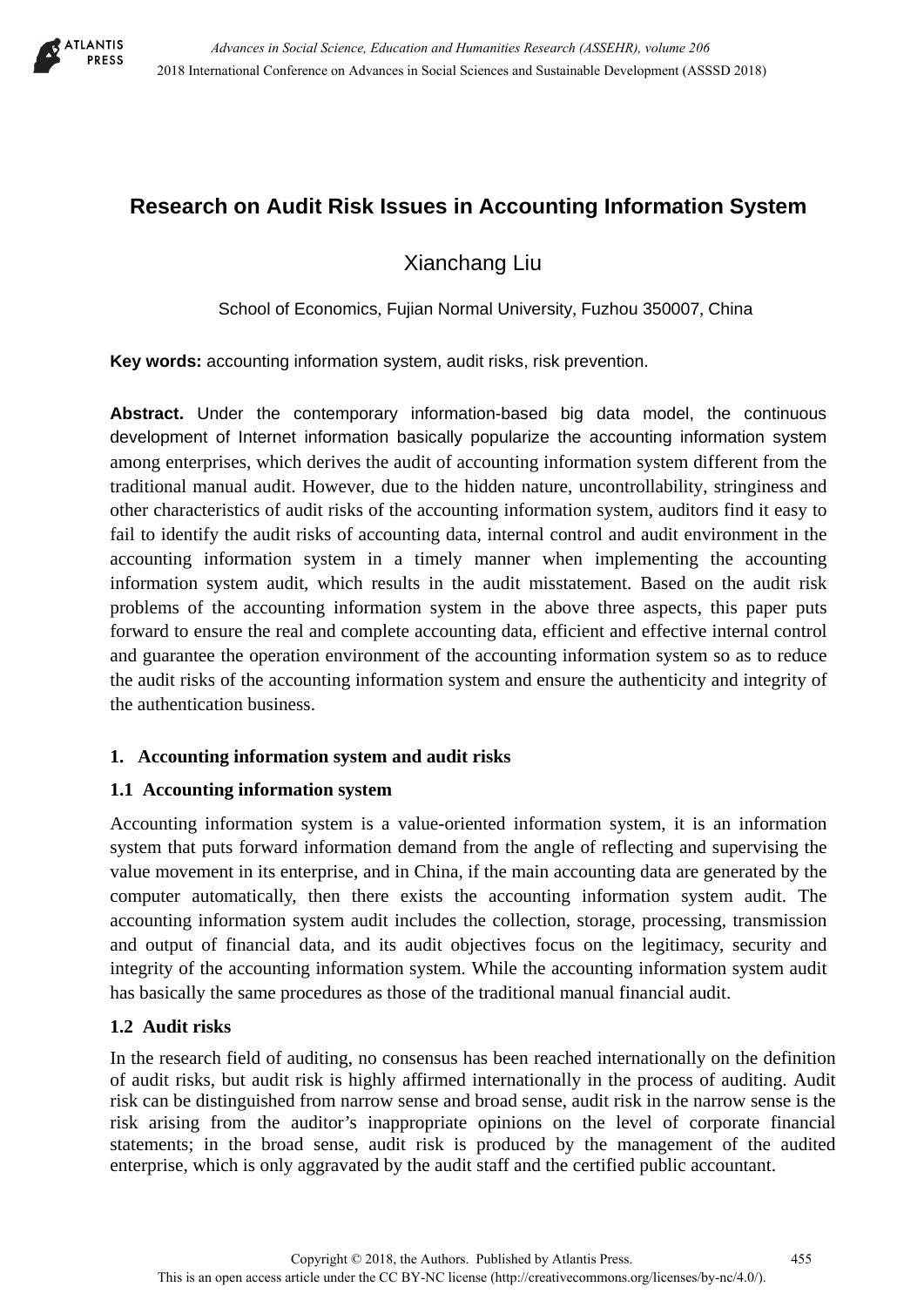

## **2. Audit risks in the accounting information system**

#### **2.1 Audit risks of accounting data**

In the era of data-based accounting information, especially with the development of highly integrated ERP information system, traditional accounting information is gradually replaced by electronic accounting information. In the accounting information system of an enterprise, accountants only need to confirm the input and output of electronic data, and the intermediate processing link is completed independently by the information system. The accounting information is no longer presented to the auditor in the paper form, but is converted into electronic data stored on hard drives or other magnetic media. These electronic data can easily be illegally modified, abused or deleted through the firewall of the information system without leaving traces. It is difficult for the auditor to judge whether the electronic data provided by the audited unit is tampered with the naked eye, which undoubtedly increases the audit risk. Therefore, as the accounting information becomes electronic data, adding a layer of gauze to the audit personnel, it will undoubtedly increase the audit risk.

## **2.2 Audit risks in internal control**

In the accounting information system, the internal control of the enterprise is controlled by the accounting information system, the distribution of incompatible duties of posts is relatively centralized in accounting information system, the audited unit separates the incompatible posts of the audited unit by dividing the responsibilities of different operators, setting different operator passwords and giving different responsibilities to different sub-modules of accounting information system at the same time. This control measure relies on the audited unit's accounting information system in the form of a program. In this case, once the password of the operator has been leaked or the audit unit has unintentionally or intentionally given the employee the right to operate across authority, the internal control system of the audited unit will exist in name only, but it will directly affect the authenticity of the output data of the accounting information system when the internal control is imperfect or it becomes not effective. This leaves a loophole to exploit for fraudulent behaviors and brings the audit risk. To sum up, accounting information system is an integrated information system, accounting users can use the information in the information system to make more reasonable decisions, so it is very important to ensure the authenticity of accounting information. However, since China's accounting information system starts late, its development is not mature enough and the quality of accounting information still needs to be improved, so it is especially necessary to strengthen the audit strength of accounting information system. *Absence in Social Science, Education in Humanitos Besorvi (43382HR), where 266<br>
As a fit concentring that the metallical sconting information and Humanities in Social Science of the development of the<br>
<i>Advance of a accou* 

#### **2.3 Audit risks in the audit environment**

Since the development of modern communication computer technology brings the risk of different manual audits to computer audit, accounting information system is vulnerable to hackers and viruses, and this behavior will cause huge losses to the audited unit. As developers of accounting information system pay attention to computer technology itself, the general accounting information system can not accurately meet the needs of the actual work of the audited unit. For example, in the accounting information system, the designed procedures are interdependent, and when the internal control system is flawed, the audited unit cannot be adjusted in a timely and flexible manner like manual audit. Therefore, when the accounting information system itself is very likely to have system defects, for instance, the design of software system data control is not strict, the log record is not complete, there is a lack of recovery measures or data backup plans for the failure of system operation, the system does not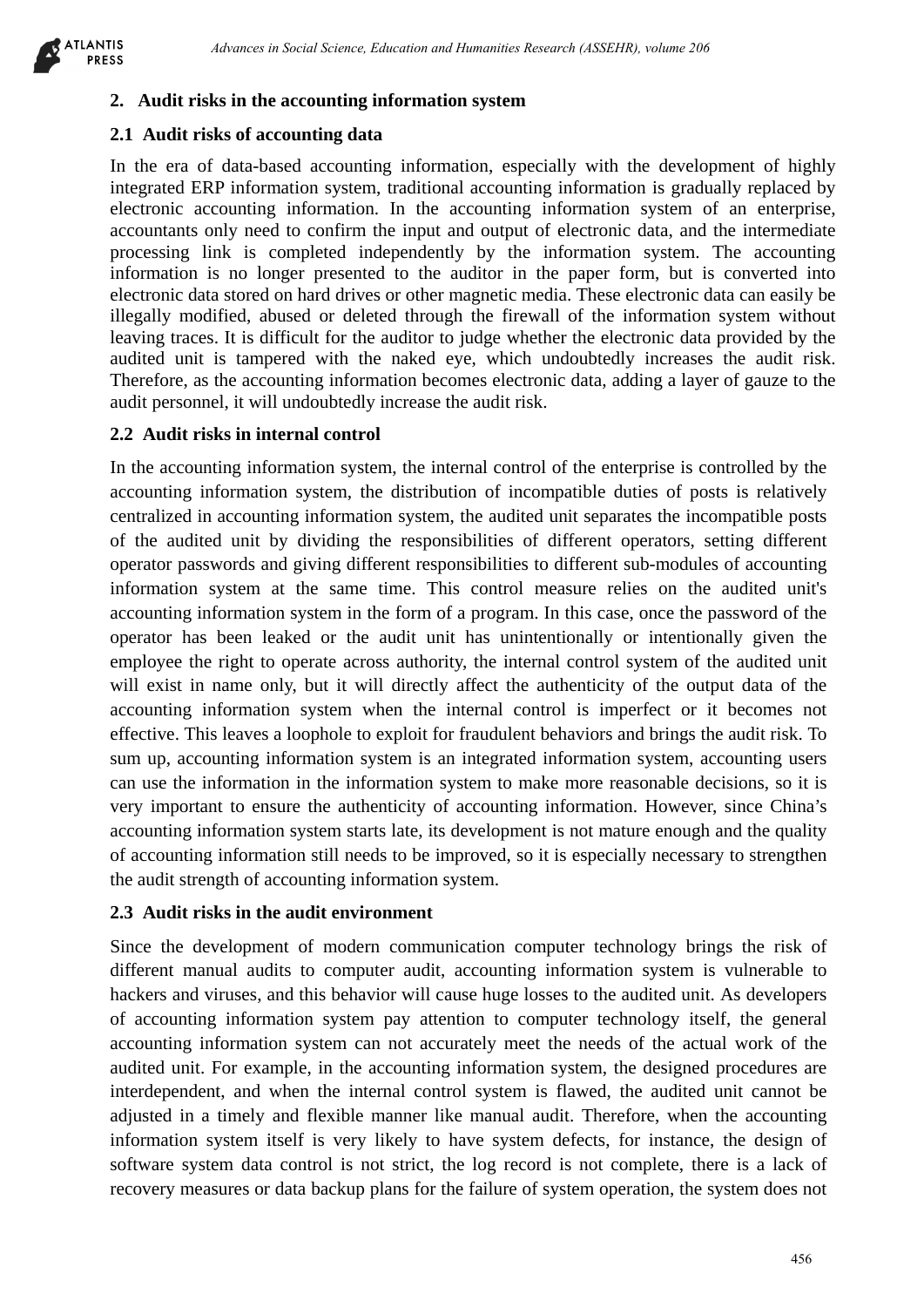

reserve an audit interface, all of these will bring audit risks to the auditors, and besides, the risks are usually hidden, and it is difficult for auditors to judge by the naked eye. Network transmission and data storage will cause huge concealment errors of electronic data, which will be very difficult to eliminate even if the internal control operation of the audited unit is effective. Such situation appears in the accounting information system with a high degree of integration, and there exist common risks of data sharing audit.

# **3. The prevention of audit risks in the accounting information system**

### **3.1 Ensure the integrity and authenticity of accounting data**

In order to ensure the integrity and authenticity of electronic data, auditors should strengthen the audit of accounting information system in advance and afterwards at the time of data acquisition; utilize multiple aspects and multiple angles of audits such as initial data, period data and data output of the accounting information system to avoid the audited unit from altering the accounting information. The auditor confirms that the electronic data is within the audit time range by reserving the auditing interface; record the number of printed statements through the reverse posting of account, settlement function of the accounting information system to prevent tampering with audit. When ensuring the integrity of electronic data, it is suggested use automatic transfer function from the audit unit or to scan important original documents. The auditor should also improve the auditing skills and methods to provide a reasonable guarantee for ensuring the truthfulness and completeness of the accounting electronic data provided by the audited unit. In the implementation of the audit process, a variety of audit methods are used in combination, such as manual audit, sequential check and reverse check to audit whether there are concealed and tampered signatures, etc., different accounting information systems used by the audited unit will undoubtedly increase the audit risk. Auditing staff should design targeted auditing inspection procedures, for instance, check the financial statement formula of the audited unit, and check whether the account of each subsystem under the accounting information system is consistent with other accounts and accountable according to facts. debenera is becoming the debenera *Character* in Society in Constantinuo and Humanities Research (assemblance) and the social Science of electronic and besides, the risting including and the social Science of electronic an

#### **3.2 Ensure the safe and effective operation of internal control**

In order to prevent inappropriate human intervention and ensure the effective operation of internal control in accounting information system, the risk assessment procedures for internal control should be strengthened to identify the weaknesses in the internal control of the accounting information system, further perfect the internal control of the audited unit and reduce the audit risk. The system administrator divides the labor for accountants in different positions, give them different accounting authorities and operation passwords, accounting personnel can enter the accounting information system for accounting operation only after entering the correct passwords and passing the identification and verification. Operators should regularly change passwords to prevent the leakage of passwords. Auditors are concerned about whether there exists the unauthorized log-in of accounting information systems. It is necessary to focus on controlling the authority operation across areas of responsibility, and ensure the independent division of the functions of various departments; strengthen the technical application of internal control, for example, strengthen the audit of operation logs of accounting information system, check whether the output, processing and output of electronic data is authorized.